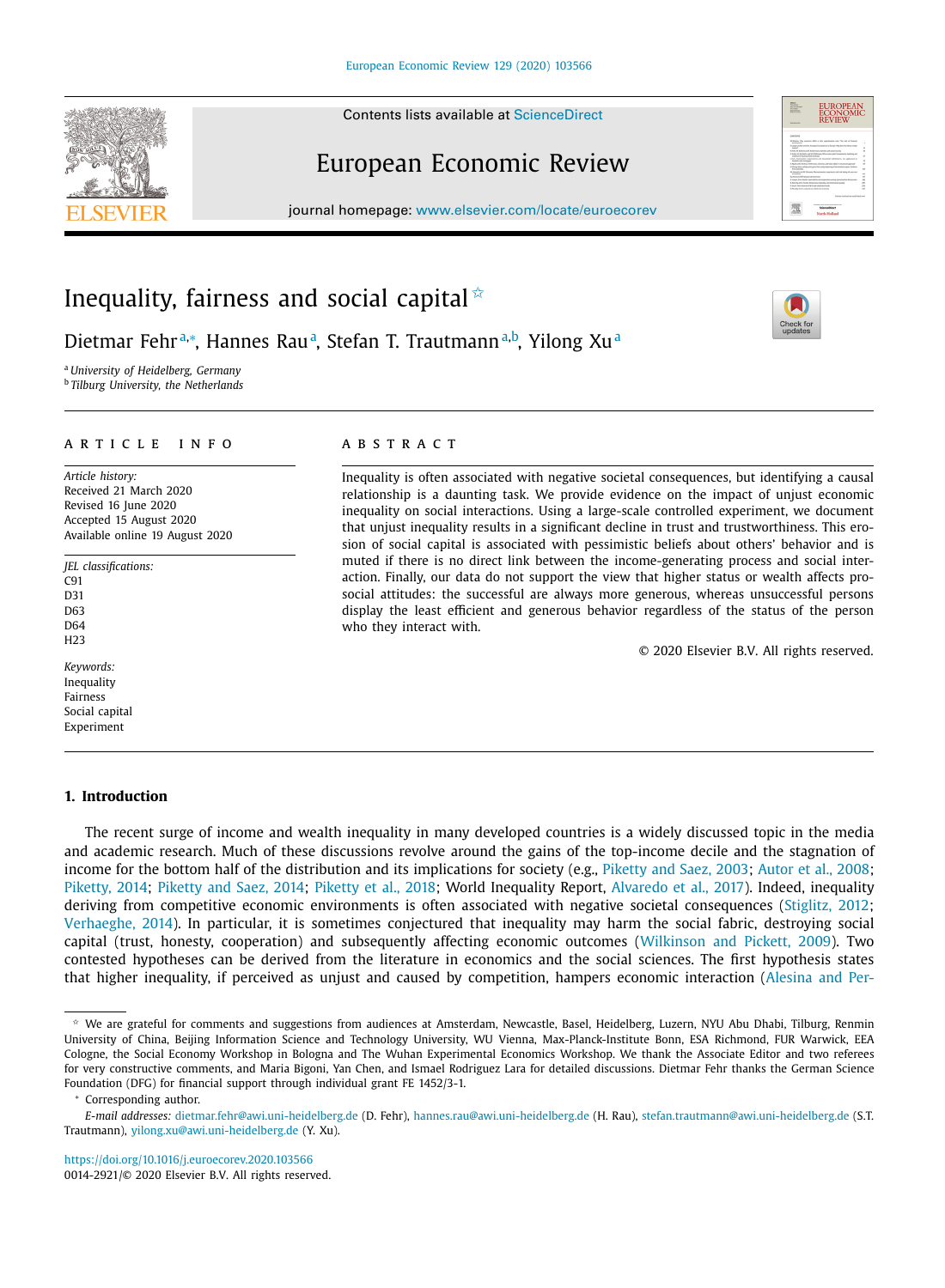otti, [1996;](#page-10-0) [Bénabou,](#page-10-0) 1996; IPSP, [2017,](#page-11-0) Chapter 3; [Camera](#page-11-0) et al., 2017). The second hypothesis states that those who are in an advantageous position (of higher status or wealth) in an unequal society, become self-focused and greedy [\(Piff et](#page-11-0) al., 2010,  $2012$ ).<sup>1</sup> That is, negative social consequences are caused by the egoistic behavior of the successful.

We study the impact of unjust inequality on subsequent social interactions, differentiating between the behavior of the economically successful and the unsuccessful, and thus aim to test both hypotheses within the same setting. Identifying these effects is a challenging task. Empirical assessments of the effects of inequality and the role of the successful typically suffer from an absence of counterfactuals and the endogeneity of status. We overcome these challenges by running a largescale controlled experiment that allows us to introduce variation in both dimensions: variation in inequality and random assignment of interaction partners. Our approach thus complements results from less controlled settings by providing a clear identification of causal effects and underlying processes.

Our experiment consists of two stages. In the first stage, we create income inequality in dyads, using a real-effort task with varying payment schemes. In the second stage, we let these dyads interact in a modified trust game allowing us to measure both players' social trust and trustworthiness. Social trust has been interpreted as an important component of social capital in the literature [\(Glaeser](#page-11-0) et al., 2000; [Bellemare](#page-10-0) and Kröger, 2007; [Langer](#page-11-0) et al., 2017; [Björnskov,](#page-10-0) 2019). As higher social capital is typically associated with better-functioning institutions and society in general [\(Putnam,](#page-11-0) 2000), social trust is a center piece in the debate on whether inequality erodes the social fabric.<sup>2</sup> In addition, our experimental measure for trustworthiness allows us to quantify subjects' greed or altruism absent strategic motives. It directly tests the hypothesis that higher inequality has a negative impact on social interactions because successful people become less generous, in particular less generous than the unsuccessful.

In many naturally occurring settings inequality arises from unequal opportunities and competition, for example, in school education, universities, workplaces or labor markets more generally.<sup>3</sup> The combination of unequal opportunities and competition can be seen as unfair from a normative perspective [\(Roemer,](#page-11-0) 1998) and is frequently blamed for negative consequences of inequality [\(Stiglitz,](#page-11-0) 2012). We focus on this kind of "unfair" inequality in investigating the impact of inequality on social interaction. To capture these two features, we use a relative-payment scheme in the real-effort task combined with an undue time advantage to one participant in the dyad. This particular payment scheme not only results in a more spread pay distribution (and thus more inequality) than the observed performance differences justify, but also undermines equality of opportunity, which together likely triggers strong feelings of injustice.

We then benchmark the trust-game outcomes in this high-inequality setting against the trust-game outcomes in a lowinequality setting, absent competition and unequal opportunities. To generate this low-inequality setting, we use a piece-rate payment scheme in the real-effort task. This benchmark maximizes the power to detect any effects of income inequality on social interaction and reveals the combined effect of high and unjust inequality that is characteristic for many economically relevant settings as noted above.<sup>4</sup> While we are explicitly interested in documenting the impact of unjust inequality on social interactions, we also probe the boundaries of this effect. For this purpose, we run a third condition with the same relative-payment scheme as above, but randomly rematching participants in the trust-game stage (keeping earnings information constant across conditions). This allows us to look at matches with equal and unequal outcomes arising from the *same unfair* institutional features of the real-effort task and eliminates the direct responsibility for each other's outcomes in the dyads.

As intended, we observe a strong "first-stage" effect of our treatment. The variation in payment schemes leads to substantial differences in inequality and to a significant polarization of the perceived fairness of the income-generating process. Inequality is considerably higher in the relative-payment scheme than in the piece-rate payment scheme. Similarly, and in line with normative views and evidence on fairness perceptions of various payment schemes (Fehr et al. [2020\)](#page-11-0), subjects consistently perceive the relative-payment scheme as substantially less fair than the piece-rate payment scheme.

This first-stage effects translate into subsequent behavior and we present three main results. First, our findings support the view that unjust inequality can negatively affect social interactions. We document a significant decline in trust and trustworthiness when the income-generating process leads to more inequality that is perceived as unfair. While this find-

<sup>&</sup>lt;sup>1</sup> While this hypothesis received a lot attention in the public and academic sphere, the evidence is mixed (e.g., Erkal et al., [2011;](#page-11-0) [Guinote](#page-11-0) et al., 2015; [Martinsson](#page-11-0) et al., 2015; Nishi et al., [2015;](#page-11-0) [Trautmann](#page-11-0) et al., 2013; [Korndörfer](#page-11-0) et al., 2015; [Smeets](#page-11-0) et al., 2015; [Andreoni](#page-10-0) et al., 2017). We discuss this in more detail in the conclusions.

 $2$  More precisely, social capital can be defined as values and shared beliefs that help groups to cooperate in situations where contracts are difficult or impossible to enforce (cp., [Guiso](#page-11-0) et al., 2010). Accordingly, it is possible to measure social capital by eliciting values and beliefs using experimental tools (see e.g., Fehr, [2009\)](#page-11-0). In the economic literature social capital has been positively associated with a plethora of economic outcomes, such as economic growth (e.g., Knack and [Keefer,](#page-11-0) 1997), the size of firms (e.g., [Bloom](#page-11-0) et al., 2012) or financial development (e.g., [Guiso](#page-11-0) et al., 2004).

<sup>&</sup>lt;sup>3</sup> For example, [Lemieux](#page-11-0) et al. (2009) document an economy-wide increase of (relative) performance-pay jobs in the U.S. labor market, along with a substantial increase in wage inequality. Moreover, influential work by Chetty and colleagues document the persistence of social status and that better opportunities increase earnings (e.g., [Chetty](#page-11-0) et al. 2011, [2017\)](#page-11-0). The sentiment that inequality is unfair seems also commonplace in public opinion. According to an opinion poll by Pew Research, about 60-70% of Americans across all income levels say that the economic system unfairly favors the powerful (https: [//pewrsr.ch/2N9m0rB\).](https://pewrsr.ch/2N9m0rB)

<sup>4</sup> High inequality is typically not seen as negative per se. Mounting evidence suggests that people tend to accept more inequality if it is the result of work effort (e.g., [Cappelen](#page-11-0) et al., 2007; [Cappelen](#page-11-0) et al., 2013; [Bartling](#page-10-0) et al., 2017; [Bartling](#page-10-0) et al., 2017; [Breza](#page-11-0) et al., 2018) or more generally if they perceive it as the result of effort rather than luck (e.g., Fong, [2001;](#page-11-0) Alesina and La [Ferrara,](#page-10-0) 2005; Alesina and [Giuliano,](#page-10-0) 2011; [Alesina](#page-10-0) et al., 2018; [Cohn](#page-11-0) et al., 2019; Fehr et al., [2020\)](#page-11-0). However, if higher inequality cannot be clearly attributed to work effort and is possibly the result of immoral behavior, people accept less inequality and engage in more antisocial behaviour (Fehr, [2018;](#page-11-0) [Bortolotti](#page-11-0) et al., 2017).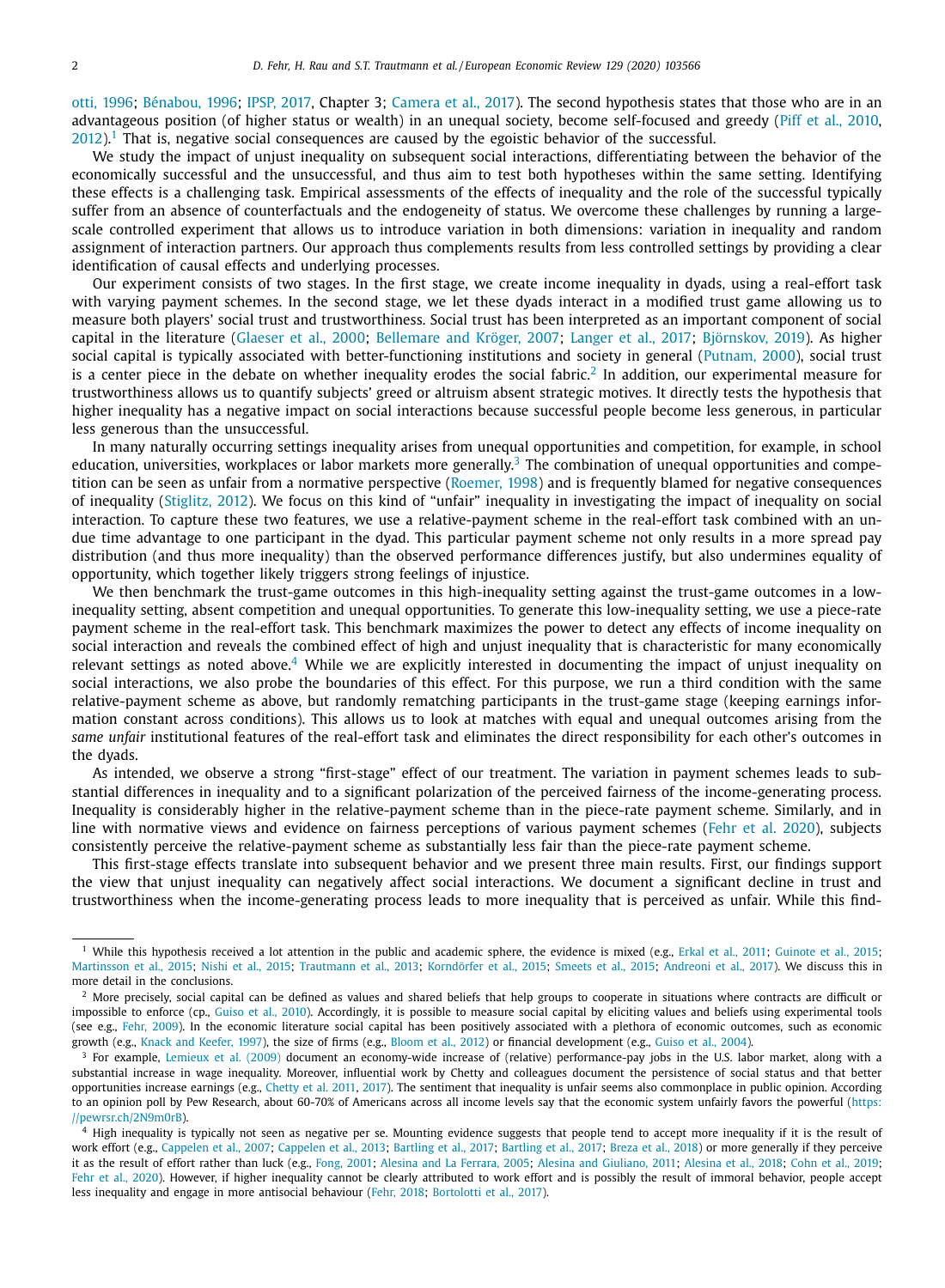ing offers a causal interpretation for correlational evidence from observational studies (e.g., Alesina and La [Ferrara,](#page-10-0) 2002; [Haushofer,](#page-11-0) 2013; Falk et al., [2018\)](#page-11-0), we also move one step further and examine possible mechanisms underlying this result. We find that detrimental effects of unfair inequality are less severe if we break the direct link between the incomegenerating stage and the subsequent trust game stage by re-matching participants in the latter stage. This muted effect is tied to the behavior of successful participants, who hold more positive beliefs about the behavior of unsuccessful, whereas the beliefs of unsuccessful participants remain largely unchanged.

Second, taking advantage of varying inequality under the same unfair income-generating process in our third condition, we find that inequality on its own does not matter for behavior. Instead, we see that success in the relative-payment scheme results in higher trust and trustworthiness. This is particularly apparent when successful participants interact with other successful participants, whereas dyads of unsuccessful participants display very low levels of trust and trustworthiness. This suggests that despite equal outcomes experiencing unfairness per se seems to affect behavior with the potential to reinforce segregation and inequality.

Third, we find that successful players are more generous than the unsuccessful in absolute terms. This is in strong contrast to an influential literature claiming that the successful behave more selfishly (e.g., [Piff et](#page-11-0) al. 2010, [2012\)](#page-11-0). In general, our results indicate that most successful and unsuccessful players narrowly frame their distribution decisions in the trust game (i.e., they consider this decision in isolation and do not incorporate their first-stage earnings). In our setting, this is particularly evident for the successful, as they are always less generous relative to their total wealth than the unsuccessful. This highlights an important normative question about whether generosity should be judged in absolute or relative terms. While third-party observers may take a broader perspective incorporating total wealth and thus setting a high normative bar, our stakeholders take a different and narrower perspective focusing primarily on the specific social interaction. In any case, that subjects seemingly frame equity concerns narrowly has significant implications, as such behavior can result in a more unequal society.

In the next section, we introduce the experimental paradigm and design of our study followed by a description of how we induce perceived unjust inequality. [Section](#page-5-0) 3 shows that our experimental paradigm successfully induces inequality differences and a polarization of fairness perceptions. [Section](#page-6-0) 4 presents the effects of unjust inequality in fixed dyads and [Section](#page-8-0) 5 investigates the boundaries of the effects of unjust inequality. We discuss these results in the context of the related literature in [Section](#page-9-0) 6.

# **2. Experimental paradigm and design**

We employ an experimental paradigm in which dyads of participants interact in two stages. In the first stage, we use a repeated real-effort task involving either an individual piece-rate payment inducing low inequality, or a relativepayment scheme (tournament) with preferential treatment of the initial tournament winner, resulting in high inequality (in a between-subjects design). In the second stage, participants then interact in a trust game. Consequently, we observe trust and trustworthiness depending on stage-1 conditions (low versus high inequality), and depending on stage-1 income. This allows us to gauge the impact of higher inequality on social interactions and how this relates to income. Full instructions are available in the Online Appendix.

#### *2.1. Stage 1: real-effort task and inequality manipulation*

*Implementation:* We implement a repeated real-effort slider task adapted from Gill and [Prowse](#page-11-0) (2012) and vary the payment scheme to manipulate inequality, i.e., low inequality versus high inequality. In the slider task, participants see a number of sliders on their computer screen and have to adjust each slider to exactly the middle position within a certain time limit (see Section A.8. in the Online Appendix for a screenshot). The goal in this task is to maximize the number of correctly positioned sliders before the allotted time runs out. Participants are only allowed to use their mouse to drag the sliders into the correct position. To prevent participants from using the arrow keys or the mouse wheel, we used a keyboard locker. The task requires little a-priori knowledge and skills such that outcomes mainly depend on the expended effort of subjects. Unfairness or concerns about unequal opportunities arise only through institutional features, i.e., the details of the two distinct payment schemes we implemented.

In the piece-rate payment scheme (low-inequality condition), participants complete four rounds of this task, each lasting for 120 seconds. In each round, they receive a flat payment of  $\epsilon$ 0.50 plus  $\epsilon$ 0.05 per correctly placed slider. Total earnings are calculated by summing up the earnings in the four rounds. Note that each subject in a dyad individually determines her own earnings, i.e., there is no interaction. However, at the end of each round both subjects in the dyad are informed about the correctly positioned sliders and the resulting earnings of each other. Thus, social comparison is salient in this setting.

In the relative-payment scheme (high-inequality condition), participants in a dyad also complete the slider task four times, with the first round lasting for 120 seconds. In contrast to the piece-rate payment scheme, participants' payoffs in each round are determined through their relative performance. That is, the subject with the higher number of correctly placed sliders in a round receives €3.00, while the subject with the lower number of correctly placed sliders receives €0.30. In the case of equal performance, the two payments are randomly allocated. As in the piece-rate payment scheme, participants receive information on the performance of each subject and the resulting payoffs after each round. To mimic unequal opportunities, we introduce a time bonus for the subject with the higher performance. More specifically, the winner of the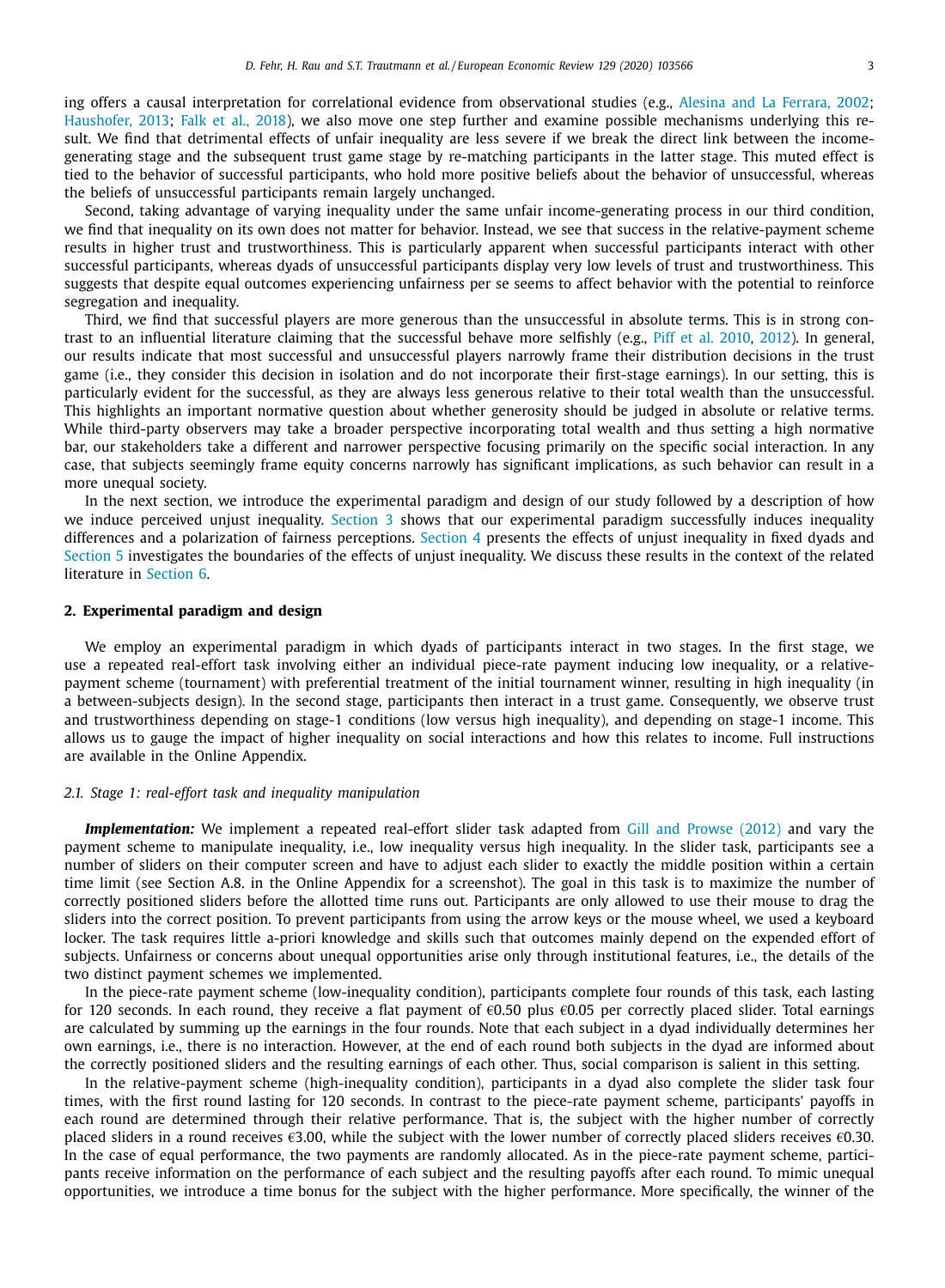first round obtains a time bonus of 8 seconds. The time bonus is subtracted from the time budget of the tournament loser such that the time for completing the second-round task is 128 (112) seconds for the first-round winner (loser). The winners of the second and third round get a time bonus of 6 and 4 seconds, respectively, which is again subtracted from the time budget of the loser in the respective round. The substantial time gap (16 seconds) that arises after the first round makes it nearly impossible for the first-round loser to catch up in the subsequent rounds.

*Inequality and fairness:* Note that our relative-payment scheme includes two components – competition and unequal opportunities – that are deliberatively absent in the piece-rate payment scheme. These two components go often hand in hand in real-world settings, where initial (unfair) advantages are often amplified in competitive contexts, leading to enhanced inequality (e.g., [Frank](#page-11-0) and Cook, 1995; [Stiglitz,](#page-11-0) 2012).<sup>5</sup> For example, it is empirically well-established that being born rich is a gateway to better primary and secondary schooling and subsequently to higher-ranked colleges, resulting in better jobs and higher earnings [\(Chetty](#page-11-0) et al., 2011) as well as highly persistent socio-economic status [\(Chetty](#page-11-0) et al., 2017). As we are specifically interested in how this kind of inequality affects social interaction, we aimed at providing a strong firststage to demonstrate potential detrimental effects of unjust inequality. Therefore, we stripped off competition and unequal opportunities in our baseline condition (piece-rate payment scheme) with the goal to generate substantial differences in inequality and polarized fairness perceptions.

In a companion paper, we demonstrate that the two payment schemes are indeed at the opposite end of the fairnessperception spectrum (Fehr et al., [2020\)](#page-11-0). Using vignette surveys, we study how different aspects of incentive schemes, such as inequality, competition, unequal opportunities, and pay discontinuities influence fairness perceptions.<sup>6</sup> While all these aspects matter for fairness perceptions, the study reveals that the two schemes used in the current paper are the most extreme in terms of observed fairness judgments. Subjects perceived the low-inequality piece rate as the fairest procedure overall, whereas they considered the relative-payment scheme with time bonus as the least fair procedure.

To examine the robustness of potential effects of unjust inequality, we then take the relative-payment scheme and investigate social interaction after randomly rematching sub-jects. This allows us to examine two important aspects of our initial investigation of unjust inequality. First, randomly rematching subjects after the real-effort task results in matches with equal and unequal incomes. We can thus use within-payment-scheme variation in inequality to examine social interaction holding fairness perceptions fixed (see [Section](#page-4-0) 2.4 below for more details). Second, it breaks the link between the income-generation process and social interaction, i.e., inequality is not the byproduct of prior interaction.

#### *2.2. Stage 1: measurement of fairness perception*

We measure subjects' fairness evaluations of the payment schemes to assess whether the piece rate versus tournament manipulation was successful in creating perceptions of unfair inequality. To gauge the impact of the procedures on participants, we measure fairness perceptions both before and after the stage-1 real-effort task. At the beginning of the experiment, participants receive detailed instructions about the stage-1 real-effort task and the payment procedures of their condition. They then answer three control questions about the procedure. Next, they are asked to indicate on a scale from 0 (very unfair) to 10 (very fair) how fair they consider the payment procedures in stage 1. They also indicate their gender, age, field of study, and risk preferences (qualitative measure on a scale from 0 to 10). Afterwards they start with the real-effort task.

The first assessment provides a fairness judgment based on a verbal description of the mechanism, absent any experience of the task and the outcomes. Our second measurement takes place immediately after the end of stage 1. Subjects have then completed four rounds of the real-effort task and received feedback on the number of correctly placed sliders and the corresponding payoffs of both subjects in the dyad. Thus, we can observe whether and how experiencing the task and the resulting feedback affects subjects' fairness evaluations. Because we collected fairness judgments in all conditions, demand effects cannot drive any observed treatment differences.<sup>7</sup>

#### *2.3. Stage 2: measurement of social-interaction effects*

In the second stage, we use a two-player trust game to measure the effects of the exogenous income variation on social interactions. In this game, we endow the first mover (trustor) with  $\epsilon$ 6 and the second mover (trustee) with  $\epsilon$ 0. The first mover decides whether or not to transfer the endowment to the second mover. If she does not transfer, the game ends and the earnings will be  $\epsilon$ 6 for the first mover and  $\epsilon$ 0 for the second mover. In contrast, if she transfers her endowment, the experimenter triples the endowment such that the second mover receives  $\epsilon$ 18 (and first mover has  $\epsilon$ 0 now). The second mover then decides how much of the  $\epsilon$ 18 to send back to the first mover (by the cent). Payoffs follow directly from the second mover's decision.

<sup>&</sup>lt;sup>5</sup> A genuine feature of competition is that there are unequal rewards for winners and losers. Competition without consequences or unequal rewards are rarely seen in real-world settings and arguably of little relevance economically.

 $6$  We recruited 2431 participants on the Amazon's Mturk platform and compare 16 vignettes of incentives schemes in a between-subject design (for more details see Fehr et al., [2020\)](#page-11-0).

 $<sup>7</sup>$  It is still conceivable though that fairness is made salient by asking. However, saliency of fairness issues is conducive to our goal of studying down-</sup> stream behavior following allocations perceived as unfair.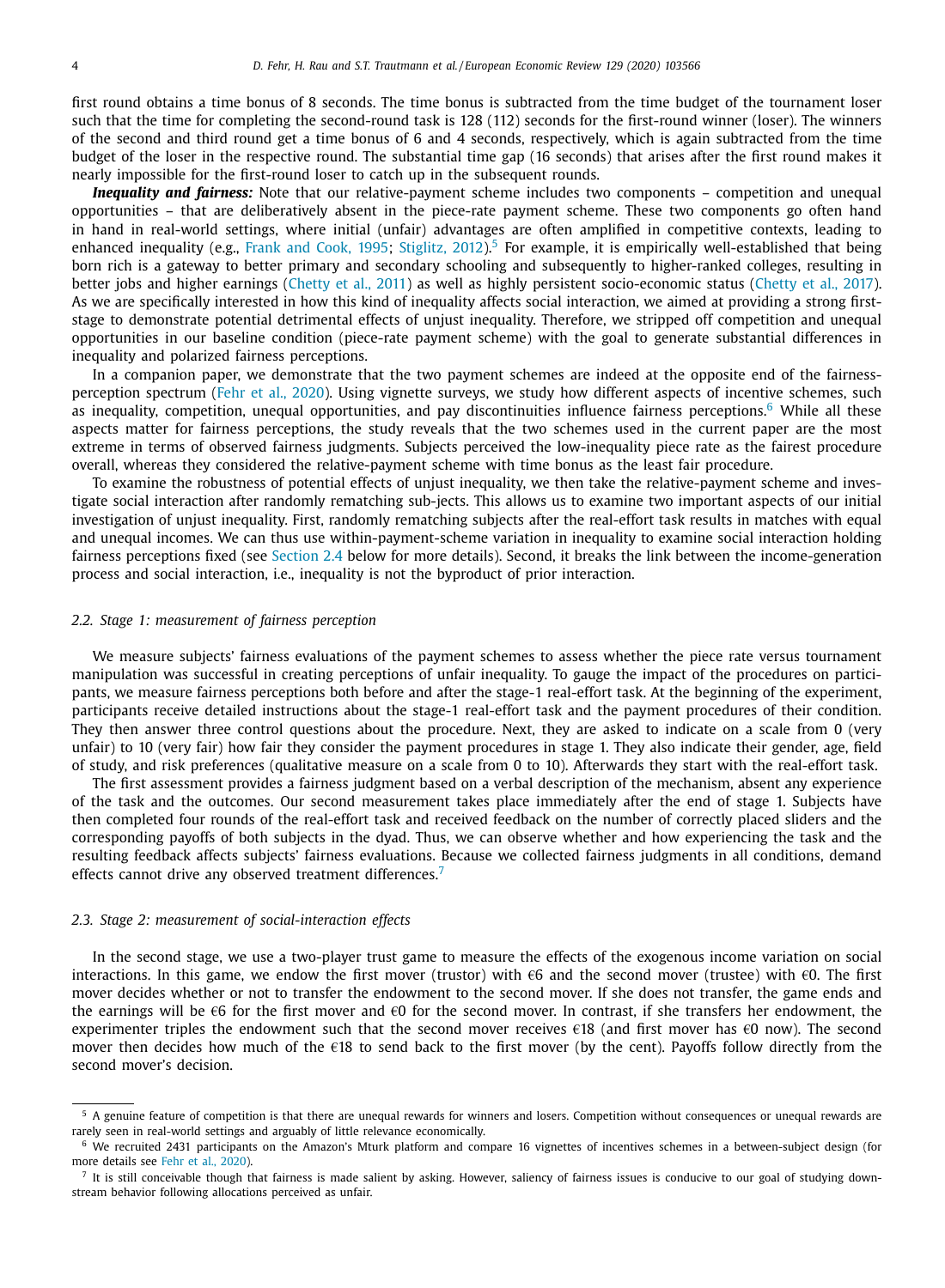<span id="page-4-0"></span>To obtain information on both decisions and the underlying processes, we use the strategy method. More precisely, we first elicit from each player in the dyad their decision as a first mover, and then their decision as a second mover conditional on having received a transfer (because otherwise there is no decision to be made). The player roles in the game are randomly determined after all decisions have been made and subjects are well aware of this fact. Therefore, this modification allows us to answer our first research question (i.e., the effect of inequality on trust in other individuals in a group; first mover) and the second research question (i.e., the greediness of individuals as a function of stage-1 income; second mover), within the same context.

We also measure participants' beliefs regarding the behavior of the other player in this stage. Specifically, we ask subjects to indicate whether they believe the other player in the dyad transferred her endowment when acting as a first mover (yes/no), and to indicate how much they think the other player sends back when acting as second mover (in six ranges: €0 to €3.00; €3.01 to €6.00; …; €15.01 to €18.00, see Section A.9. in the Online Appendix for the questions and screenshots). We do not incentivize beliefs because the preclusion of hedging opportunities would have required rather complex randomizations. Given the randomization in the implementation of the strategy method, we did not want to complicate matters further.

#### *2.4. Treatments*

We implemented three conditions. They all have in common that subjects received exactly the same information at the beginning of the trust-game stage, i.e., we informed them about their own and the other person's stage-1 earnings. Note that it is not possible to attribute high or low stage-1 earnings to luck or effort as only earnings (but not effort) are communicated. In condition *Piece Rate* (first-stage piece rate – same partner) the piece-rate payment scheme determined subjects' earnings, whereas in *Tournament* (first-stage tournament – same partner) we used the relative-payment scheme. In both conditions, stage-1 dyads remain intact and proceed together to stage 2 to play the trust game as explained above. We emphasized at the very beginning of the experiment that subjects will interact with the same partner throughout the whole experiment and reminded subjects of this fact at the start of stage 2. Condition *Tournament-NEW* (first-stage tournament – new partner) is identical to *Tournament*, except that the dyads are re-matched in stage 2, such that each person will play the trust game with a person with whom she did not interact in stage 1, which was highlighted in the beginning of the experiment. At the beginning of stage 2, subjects were informed about the new match and they received information on their own and the other persons' (the new partner in the dyad) earnings from stage 1. This setting allows us to address two important issues. First, it precludes attributions of responsibility for each other's stage-1 outcomes (Lien et al., [2018\)](#page-11-0). Second, we can observe social interactions in dyads with high and low inequality, which stemmed from the same unfair relative-payment scheme.

### *2.5. Procedural details and variable definitions*

In total, 636 subjects took part in the experiment that was programmed using z-Tree [\(Fischbacher,](#page-11-0) 2007): 160 in condition *Piece Rate*, 134 in condition *Tournament*, and 342 in condition *Tournament-NEW*. The first two conditions were run on a subject pool at the Universities in Heidelberg and Mannheim (balanced across conditions). For condition *Tournament-NEW* we recruited 202 new subjects from the same subject pool, and additionally 140 subjects from the laboratory at the Technical University Berlin to increase power for the analysis of various subgroups of matching stage-1 winners and losers in this condition. In the Online Appendix (Section A.4.), we report robustness checks showing that our results and conclusions do not depend on the inclusion of the Berlin sample. Participants were undergraduate students from a wide range of different majors, who were recruited with ORSEE [\(Greiner,](#page-11-0) 2015) in Berlin and Mannheim and with Hroot (Bock et al., [2014\)](#page-11-0) in Heidelberg.

In the Online Appendix (Section A.5.), we calculate the minimum detectable effect sizes (MDE) for our main results, that is, the effect that we can detect with 80% power at 5% significance level, given our sample size. For example, the MDE for comparing trust between *Piece Rate* and *Tournament* is 16 percentage points (see Figure A3). Similarly, for comparing trustworthiness between *Piece Rate* and *Tournament* the MDE ranges from €0.55 to €1.16 depending on the assumed standard deviation (see Figure A4).<sup>8</sup> This approach helps us to evaluate whether our sample sizes are sufficient to precisely distinguish the relevant treatment effect from zero.

At the beginning of a session we matched participants in same-gender dyads, with one mixed dyad if there was an uneven number of (fe)males. This was done based on the information about each subjects' gender from the initial questionnaire. Subjects were not aware of this matching procedure; they were only informed that they were matched with another person in the lab. We implemented this matching procedure in the background to control for possible gender differences in the performance in the multiple-round slider task (Gill and [Prowse,](#page-11-0) 2014) and in the behavior in the trust game [\(Bellemare](#page-10-0) and Kröger, 2007). Final payoffs were determined by adding payoffs from both the real-effort stage and the trust game. A typical session lasted about 50 minutes, and subjects earned, on average about €13.40 (approximately \$14.70 at that

<sup>&</sup>lt;sup>8</sup> As our trust outcome is binary, we can simply calculate the MDE by using the proportion of trust in one condition and using the sample sizes in the two groups. For trustworthiness we need to make assumptions on the standard deviation and thus base the calculations on results from a Meta study of trust games [\(Johnson](#page-11-0) and Mislin, 2011) and the observed standard deviation. For more details, see Online Appendix A.5.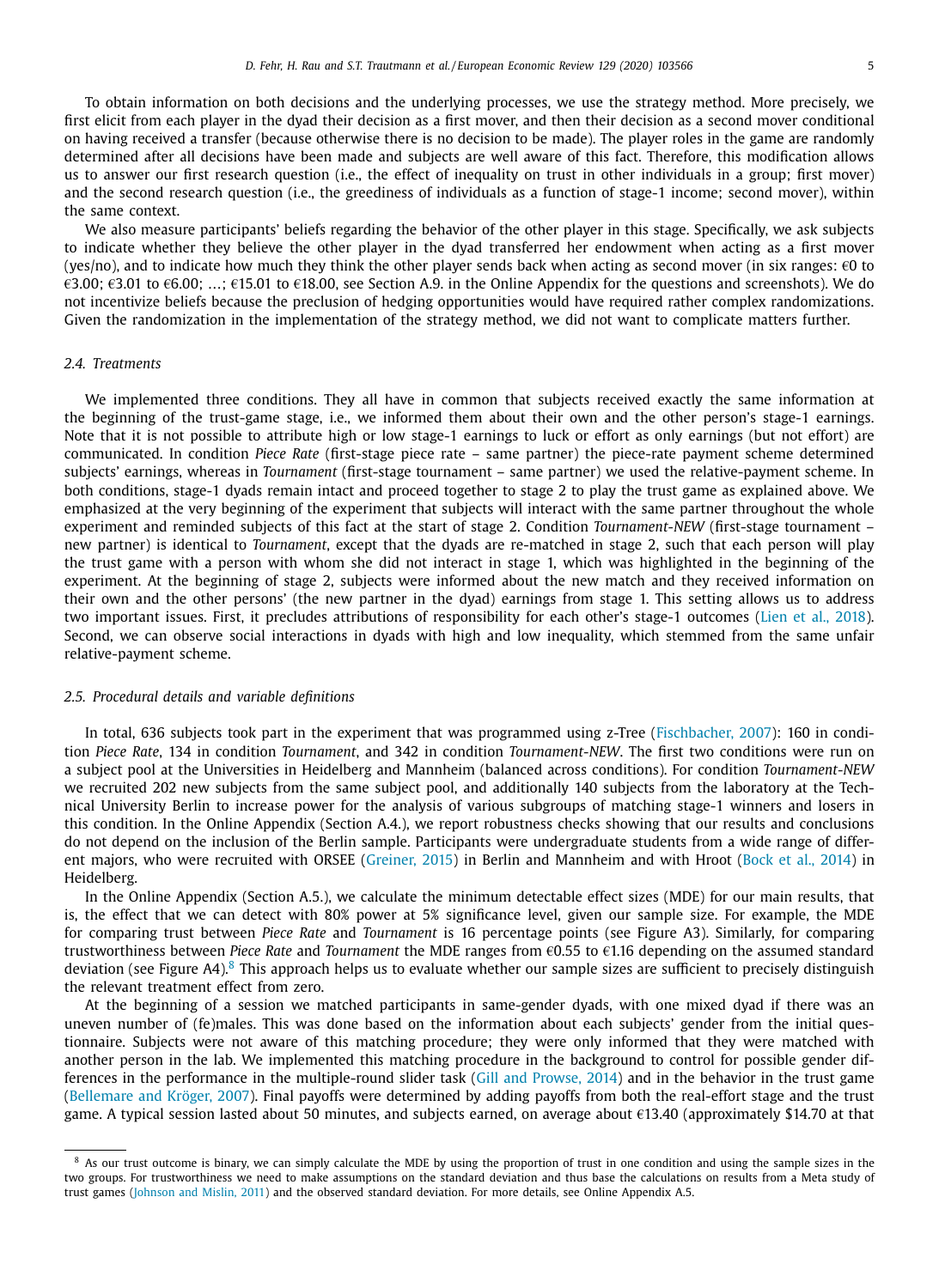|                          | Piece Rate | Tournament | Tournament-NEW |
|--------------------------|------------|------------|----------------|
| Earnings: mean           | 5.77       | 6.60       | 6.60           |
| Earnings: median         | 5.75       | 6.60       | 6.60           |
| Earnings: 10% percentile | 4.93       | 1.20       | 1.20           |
| Earnings: 90% percentile | 6.70       | 12.00      | 12.00          |

<span id="page-5-0"></span>

| Table 1 |                   |
|---------|-------------------|
|         | Stage-1 earnings. |

*Notes*: Entries are in €.

#### **Table 2**

Fairness evaluation of payment mechanism.

| Point of evaluation                                       | Evaluators                               | Piece Rate                                            |                                                | Tournament                                                 |                                                | Tournament-NEW                                                                      |                                                  |
|-----------------------------------------------------------|------------------------------------------|-------------------------------------------------------|------------------------------------------------|------------------------------------------------------------|------------------------------------------------|-------------------------------------------------------------------------------------|--------------------------------------------------|
| Before experience<br>After experience<br>After experience | All<br>All<br>Successful<br>Unsuccessful | 7.17<br>$6.78^{\sim}$<br>7.32<br>$6.36$ <sup>##</sup> | $(n=160)$<br>$(n=160)$<br>$(n=78)$<br>$(n=78)$ | $3.69***$<br>$2.44^{\sim}\$<br>$2.98***$<br>$1.92$ ###,*** | $(n=134)$<br>$(n=134)$<br>$(n=63)$<br>$(n=63)$ | $3.91***$<br>$2.90^{\circ\circ\circ,\ast\ast\ast}$<br>$3.57***$<br>$2.00^{###,***}$ | $(n=342)$<br>$(n=342)$<br>$(n=144)$<br>$(n=144)$ |

*Notes*: Entries are fairness ratings ranging from 0 (perceived as very unfair) to 10 (perceived as very fair); <sup>∗</sup>, ∗∗, ∗∗∗ indicates significant difference between *Piece Rate* and *Tournament* conditions; #,##,### indicates significant difference between successful and unsuccessful; and ^,^^,^^^ indicates significant difference between evaluation before and after experience; at the 10%, 5%,1% level, Mann-Whitney U test; pairs with equal earnings excluded in analyses of successful and unsuccessful. Note that there are no statistically significant differences between entries for *Tournament* and *Tournament-NEW* (this is robust to restricting to the same locations).

time), with final payoffs ranging from  $\epsilon$ 1.20 to  $\epsilon$ 30. There was no show-up fee in addition to the incentivized payoffs; that is, incentives were very salient.

In the presentation of the results we use the following conventions. In the fixed dyads conditions *Piece Rate* and *Tournament* we will call the person with the higher income in a dyad "successful" and the person with the lower income "unsuccessful." In the *Tournament-NEW* condition, participants encounter new partners, leading to various matches based on the stage-1 income. As in the other conditions, we classify participants based on their relative performance in stage-1 and refer to the person with the higher stage-1 income in a dyad as "successful" and the person with the lower stage-1 income as "unsuccessful." In a few cases there are no stage-1 income differences within a dyad, and thus we cannot apply this classification. Consequently, we ignore these cases (*n*=*4* in *Piece Rate, n*=*8 in Tournament*, and *n*=*12 in Tournament-NEW*) when analyzing the question whether negative social consequences are driven by the successful. In the Online Appendix A.6., we present an alternative classification of successful and unsuccessful that keeps income differences (or inequality) constant. This classification only considers subjects with the highest ( $E12$ ) and lowest ( $E12$ ) stage-1 income and we show that our results are robust to this stricter classification.

#### **3. First-stage results: income inequality manipulation**

We start by looking at effort levels, i.e., the number of correctly positioned sliders, in the three conditions. The *Piece Rate* and *Tournament* conditions did not result in different levels of effort with an average number of correctly solved sliders of 75 in *Piece Rate* and 76 in *Tournament* in all four rounds (p=0.77, Mann-Whitney U test). Effort in *Tournament-NEW* was somewhat higher at 81 compared to *Tournament* (p=0.03, Mann-Whitney U test). Importantly though, the average difference in effort levels between the two players in a dyad in the first slider task does not differ in all three conditions (4.4 in *Piece Rate*, 4.9 in *Tournament*, and 4.9 in *Tournament-NEW*, Mann-Whitney U tests, all p>0.31) indicating that the higher overall effort level in *Tournament-NEW* is not solely driven by the successful. In the Online Appendix, we show that there is substantial variation in effort levels in each condition (Figure A1) and that the dyads are balanced on a limited set of observables (Table A1), which together suggests that winning the first round is unlikely non-random (conditional on exerting effort).

Table 1 displays stage-1 earnings and shows that the tournament condition has the intended effect on inequality (see Figure A2 in the Online Appendix for the distribution of earnings in all three conditions). While average earnings are comparable across the different treatments, the variation in earnings is much larger in *Tournament* and *Tournament-NEW* than in *Piece Rate*. That is, small initial differences in effort translate into vast income inequality in *Tournament* and *Tournament-NEW*, but not in *Piece Rate*.

It is conceivable that subjects perceive the high reward for the tournament winner as justified, taking a meritocratic perspective and focus on incentives for performance (see e.g., [Cappelen](#page-11-0) et al., 2007; [Bartling](#page-10-0) et al., 2018). This is not what happens in the current context. Table 2 shows that participants perceive the tournament mechanism as substantially less fair than the piece-rate mechanism. We observe strong treatment differences both before and after the experience of the task and for both the successful and the unsuccessful: the piece-rate scheme always receives much higher fairness evaluations than the two tournament schemes. Experiencing the task leads to lower evaluations compared to the mere verbal description in all three conditions, and in particular, we observe that the unsuccessful perceive the task as less fair than the successful.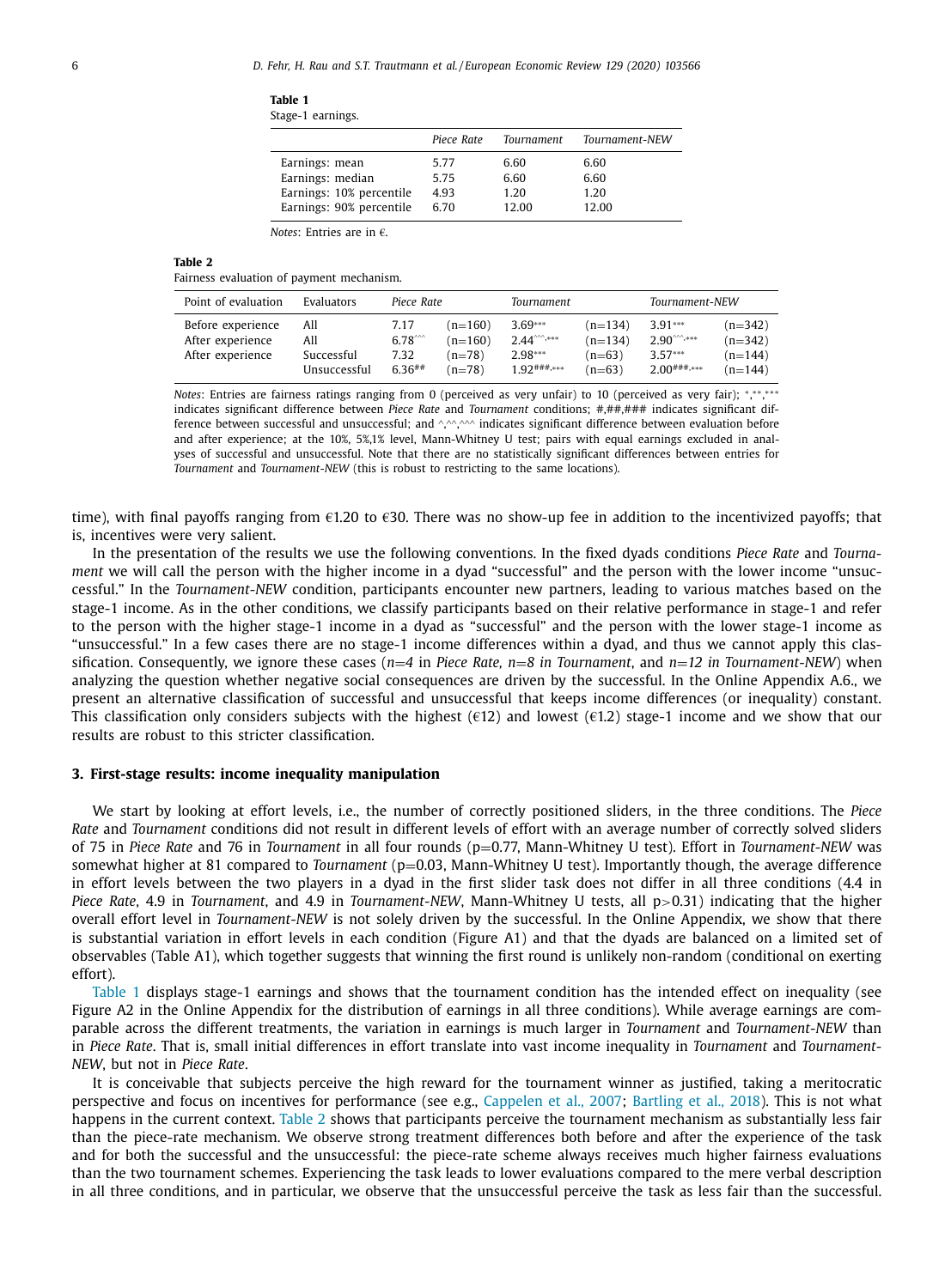<span id="page-6-0"></span>**Table 3**

Social interaction effects of payment mechanism.

|                 | Participants | Piece Rate |           | Tournament               |           |
|-----------------|--------------|------------|-----------|--------------------------|-----------|
| Trusting        | All          | 71%        | $(n=160)$ | 53%***                   | $(n=134)$ |
|                 | Successful   | 71%        | $(n=78)$  | 49%**                    | $(n=63)$  |
|                 | Unsuccessful | 71%        | $(n=78)$  | 56%                      | $(n=63)$  |
| Amount returned | All          | €6.41      | $(n=160)$ | $65.50**$                | $(n=134)$ |
|                 | Successful   | €6.30      | $(n=78)$  | €6.10                    | $(n=63)$  |
|                 | Unsuccessful | 66.55      | $(n=78)$  | $f465$ <sup>##</sup> *** | $(n=63)$  |

*Notes*: <sup>∗</sup>, ∗∗, ∗∗∗ indicates significant difference between treatment; #,##,### indicates significant difference between successful and unsuccessful; at the 10%, 5%,1% level (Fisher's exact test for trust and Mann-Whitney U-test for amounts returned). The total number of observations is *n*=*160* in *Piece Rate* and *n*=*134* in *Tournament* and we exclude pairs with equal earnings in the analysis of successful and unsuccessful (*n*=*4* in *Piece Rate* and *n*=*8* in *Tournament*).

We conclude that the first stage succeeded in inducing strong differences in income inequality and fairness perceptions across the three conditions. Moreover, successful and unsuccessful subjects strongly differ in their fairness perceptions, reflecting a self-serving bias that might have lead the successful to perceive the procedures and resulting positional differences as more justifiable than the unsuccessful. This also applies to the successful in the two tournament conditions, despite evaluating the procedure as unfair. Note that self-serving fairness judgments by the successful should facilitate self-centered behavior in the trust game.

## **4. Results: social interaction effects for fixed dyads**

#### *4.1. Main effects*

We now turn to the analysis of whether the strong first-stage effects in inequality and fairness perception between *Piece Rate* and *Tournament* affect behavior in the stage-2 trust game. Table 3 shows our main results. We observe strong treatment effects, with the share of trusting participants (i.e., transferring their endowment to the second mover) being almost 20 percentage points lower in *Tournament* than in Piece rate (top panel, Table 3). Trust is significantly lower in *Tournament* for both the successful and the unsuccessful. However, we do not detect significant differences in trust between these subgroups within either condition.

# Result 1: Unjust inequality in stage 1 is detrimental for social trust in stage-2 interaction for fixed dyads.

The bottom panel of Table 3 shows the amounts returned by the second mover. Remember that there are no strategic considerations at this stage and that these amounts are conditional on the trust decision of the first-mover resulting in a budget of €18 for the second mover and €0 for the first-mover. We observe that amounts returned are almost €1 lower in the *Tournament* than in the *Piece Rate* condition (6.4 vs 5.5). Thus, transferring the budget implies an expected loss for the first-mover in *Tournament*. This effect is mainly driven by the behavior of the unsuccessful stage-1 subjects. While there is no difference in the amounts returned across conditions for the successful, the stage-1 losers strongly reduce these amounts in *Tournament*. Consequently, amounts returned are significantly lower for the unsuccessful than for the successful in *Tournament*.

While reduced trustworthiness (generosity) affects the distribution of trust game earnings resulting in a higher variance and skewness, reduced trust affects overall welfare because of the inefficiency of forgoing the tripled payoffs after transfer. Indeed, we observe that the welfare effects are substantial. The average earnings in the trust game are €1.08 lower in the *Tournament* condition (€7.28 vs. €6.04), a 17% loss compared to the *Piece Rate* condition. This corresponds to a 14 percentage point lower efficiency in the *Tournament* than in the *Piece Rate* condition (significant at the 1% level, Mann-Whitney U-test).<sup>9</sup>

Result 2: Unjust inequality in stage 1 is detrimental for absolute generosity in stage-2 interaction for fixed dyads, which is *driven by lower generosity of the unsuccessful.*

In general, the observed returns in the trust game indicate hardly any attempts to equalize overall experimental wealth in our setting in both *Piece Rate* and *Tournament*. It appears that participants narrowly frame their decisions in stage 2 and do not fully take stage-1 income into consideration when deciding about how much to return to the trustor. This raises an interesting normative aspect of the observed generosity. Although the successful in *Tournament* are more generous

<sup>&</sup>lt;sup>9</sup> We calculate efficiency as the ratio between the realized earnings in a dyad and the total pie size if the money is transferred ( $\varepsilon$ 18). Accordingly, the efficiency in terms of how much of the total pie is distributed is 81% in *Piece Rate* and 67% in *Tournament*.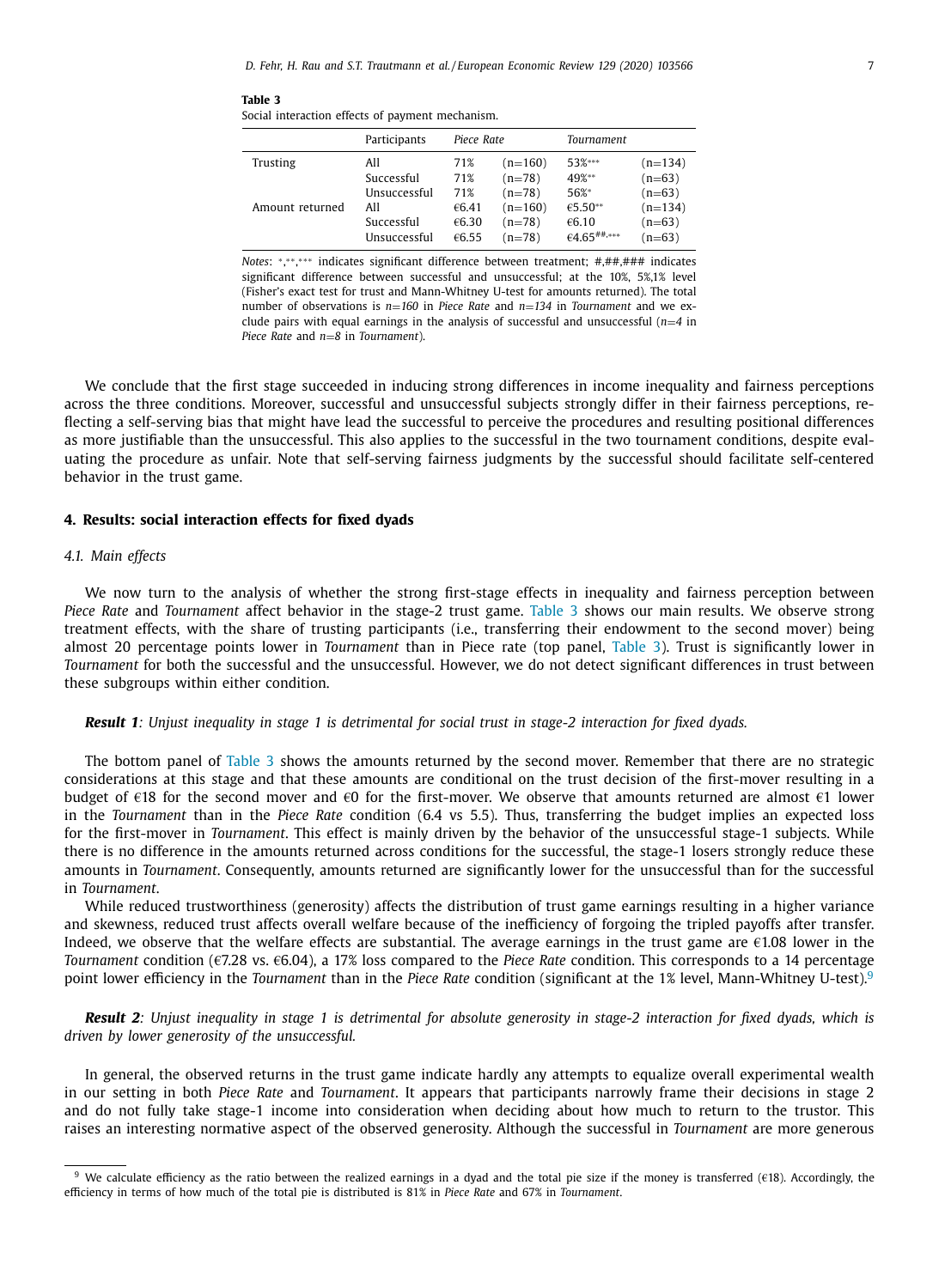<span id="page-7-0"></span>

| таріс ч |                       |  |
|---------|-----------------------|--|
|         | Determinants of trust |  |

**Table 4**

| Dependent variable: Transfer (yes/no) to second mover |             |                        |            |                      |
|-------------------------------------------------------|-------------|------------------------|------------|----------------------|
|                                                       | (1)         | (2)                    | (3)        | (4)                  |
| Tournament                                            | $-0.178***$ | $-0.147*$              | $-0.133**$ | $-0.131$             |
|                                                       | (0.06)      | (0.08)                 | (0.06)     | (0.09)               |
| Successful                                            |             | 0.010                  |            | 0.070                |
|                                                       |             | (0.08)                 |            | (0.09)               |
| Tournament $\times$ Success-                          |             | $-0.076$               |            | $-0.006$             |
| ful                                                   |             | (0.12)                 |            | (0.13)               |
| Belief in trust by other                              |             |                        | $0.428***$ | $0.411***$           |
|                                                       |             |                        | (0.06)     | (0.06)               |
| Belief in amount                                      |             |                        | $0.046***$ | $0.047***$           |
| returned by other                                     |             |                        | (0.01)     | (0.01)               |
| N                                                     | 294         | 282                    | 294        | 282                  |
| Joint effect of<br>tournament variable                |             | $\chi = 9.67$ , p<0.01 |            | $x = 4.05$ , p=0.132 |

*Notes*: Marginal effects from Probit regressions with robust standard errors in parentheses. Linear regressions support the sign of the interaction terms in the Probit regressions. Belief in amount returned by other scaled to 100 cents. All regressions control for gender, session size and location.

#### **Table 5**

Determinants of amounts returned.

| Dependent variable: Amount returned in cents |         |                     |         |                     |
|----------------------------------------------|---------|---------------------|---------|---------------------|
|                                              | (1)     | (2)                 | (3)     | (4)                 |
| <b>Tournament</b>                            | $-101*$ | $-198***$           | $-40$   | $-166***$           |
|                                              | (53.20) | (73.26)             | (47.50) | (62.07)             |
| Successful                                   |         | -8                  |         | 17                  |
|                                              |         | (66.61)             |         | (54.83)             |
| Tournament $\times$ Success-                 |         | 167                 |         | $253***$            |
| ful                                          |         | (109.23)            |         | (90.55)             |
| Belief in trust by other                     |         |                     | 13      | 22                  |
|                                              |         |                     | (50.00) | (50.58)             |
| Belief in amount                             |         |                     | $77***$ | $84***$             |
| returned by other                            |         |                     | (10.45) | (9.75)              |
| N                                            | 294     | 282                 | 294     | 282                 |
| Joint effect of                              |         | $F=3.70$ , $p=.026$ |         | $F=4.59$ , $p=.011$ |
| tournament variable                          |         |                     |         |                     |

*Notes*: Tobit regressions with robust standard errors reported in parentheses. Linear regressions support the sign of the interaction terms in the Tobit regressions. Belief in amount returned by other scaled to 100 cents. Amounts are coded in cents. All regressions control for gender, session size and location.

in the trust game than the unsuccessful, they fall short of relevant normative benchmarks. First, they give less than the unsuccessful relative to their total wealth. Second, in spite of having typically earned  $\epsilon$ 12 in stage 1 (vs.  $\epsilon$ 1.20 for their partner), only about 38 percent of the successful share their stage-2 income equally (return  $\epsilon$ 9), while they are far from sharing overall income equally (return  $\epsilon$ 14.40; only 2 percent share more than  $\epsilon$ 12). However, failure to meet such normative criteria is not restricted to participants in *Tournament*. In *Piece Rate*, stage-1 payoff differences are modest in most dyads, and the majority of the successful and the unsuccessful do not share their income equally (about 45 percent return  $\epsilon$ 9 and 2 percent more than €9) and thus fail to equalize their overall earnings. The observer's higher normative expectations towards the stage-1 winners make this behavior look less acceptable for the successful in *Tournament.* Yet, conditional on a narrow framing of decisions in stage 2, the successful return more than the unsuccessful in *Tournament* in absolute and relative terms.

## *4.2. The role of beliefs*

In stage 2, we measured subjects' beliefs regarding the other player's behavior as a trustor and as a trustee in a dyad. In the Online Appendix (Table A2), we show that the *Tournament* condition induces more pessimistic beliefs regarding both trust and amounts returned. These effects are mainly driven by the successful subgroup when differentiating by stage-1 outcome. That is, the stage-1 condition affects subjects' beliefs. In Tables 4 and 5 we investigate whether these beliefs can explain the treatment effects on trust and trustworthiness. We present four specifications: specifications 1 and 2 verify the raw comparisons discussed above including various controls, and specifications 3 and 4 include beliefs about trust and trustworthiness. All specifications include controls for gender, location, and session size.

We find a clear correlation between beliefs and behavior. For trust, beliefs about the other person's trust and her trustworthiness relate to higher trust (Table 4). The latter effect makes sense from a strategic point of view (expecting lower returns on trust), while the former effect suggests a conditionally-cooperative or reciprocal view (conditioning on behavior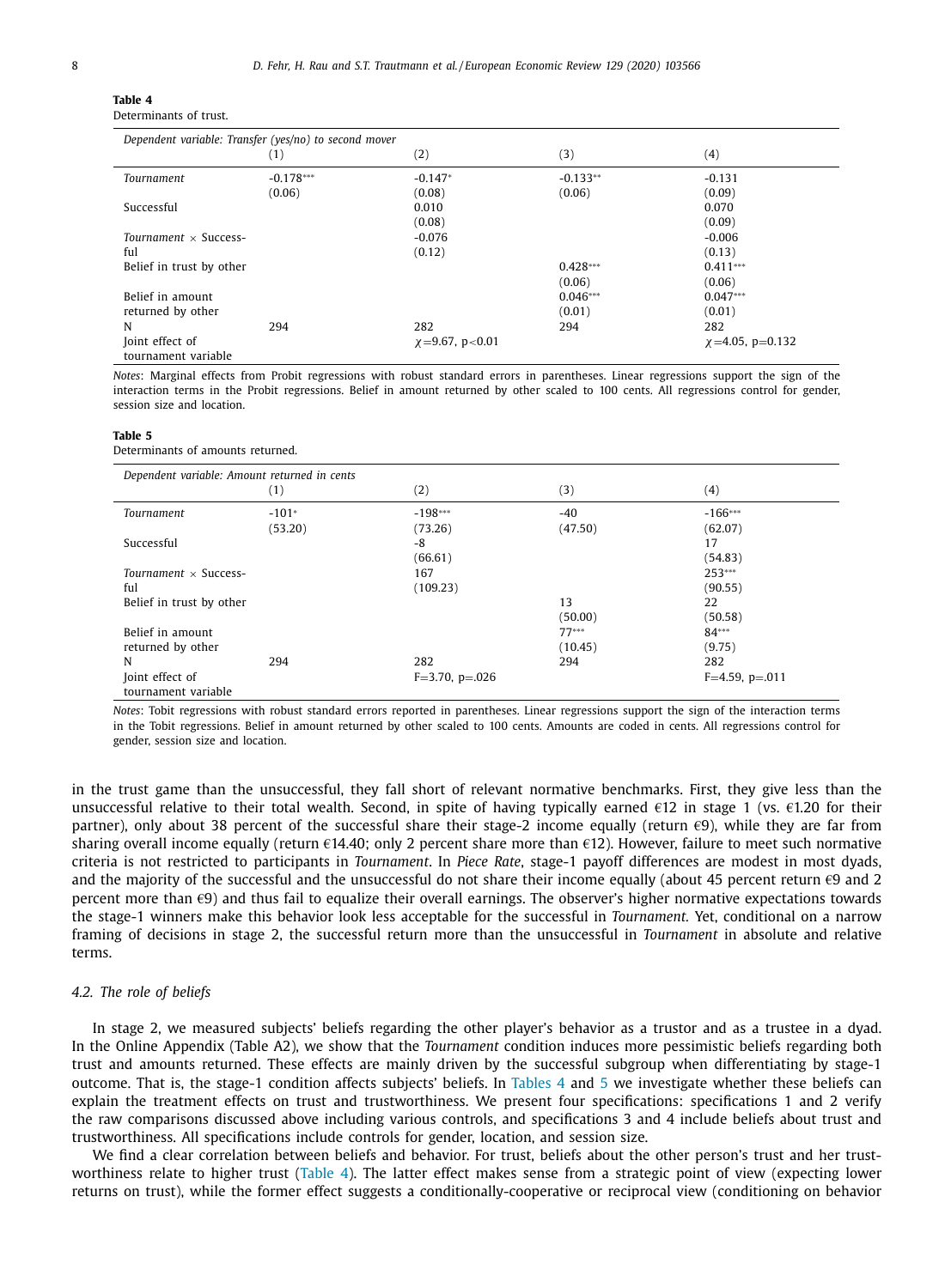#### <span id="page-8-0"></span>**Table 6**

Social interaction effects – *tournament-NEW.*

|                 | Participants                      | (1)                             |                                     | (2)                 | vs. successful partner | 3)             | vs. unsuccessful partner |
|-----------------|-----------------------------------|---------------------------------|-------------------------------------|---------------------|------------------------|----------------|--------------------------|
| Trusting        | All<br>Successful<br>Unsuccessful | 65%<br>66%<br>64%               | $(n=342)$<br>$(n=165)$<br>$(n=165)$ | 68%<br>67%          | $(n=82)$<br>$(n=81)$   | 64%<br>62%     | $(n=81)$<br>$(n=76)$     |
| Amount returned | All<br>Successful<br>Unsuccessful | €6.61<br>$E$ 7.22<br>$66.03***$ | $(n=342)$<br>$(n=165)$<br>$(n=165)$ | €7.43<br>$65.94***$ | $(n=82)$<br>$(n=81)$   | €7.08<br>€6.10 | $(n=81)$<br>$(n=76)$     |

*Notes*: <sup>∗</sup>, ∗∗, ∗∗∗ indicates significant difference between successful and unsuccessful, and #,##,### indicates significant difference between successful partner and unsuccessful partner, at the 10%, 5%, 1% level (Fisher's exact test for trust, and Mann-Whitney U test for amounts returned). Unclassified participants (*n*=*12*, i.e., subjects in dyads with equal stage-1 incomes) are excluded when conditioning on successful and unsuccessful decision maker or successful and unsuccessful partner. This leads to different number of observations across cells, depending on stage-2 matches with unclassified subjects.

if the other person were in the trustor's position). Results on trustworthiness support the reciprocal view as well [\(Table](#page-7-0) 5). Higher beliefs on amounts returned by the other player relate to higher amounts returned. Because strategic aspects are absent for the second mover, beliefs about the other person's returns can only play a role in terms of reciprocal thinking. Note that while beliefs play a role for both trustor and trustee behavior, the main treatment effects of the *Tournament* condition remain substantial when including the beliefs. That is, beliefs cannot fully explain the effect of unjust inequality on social interactions.

### **5. Results: social-interaction effects in new dyads**

The previous analysis has revealed strong detrimental effects of unjust inequality on social interactions. In this section, we test the boundaries of this effect by rematching subjects into new dyads in stage 2 (*Tournament-NEW*). First, while the experience and perception of competition and unjust inequality is identical to the *Tournament* condition (see [Section](#page-5-0) 3, [Table](#page-5-0) 2 results), a direct attribution of "responsibility" for the mutual stage-1 outcomes is absent in this condition.<sup>10</sup> Second, the rematching of dyads allows us to examine the impact of inequality in an environment that is perceived as unfair, since a player's own income and the income of the matched partner are not perfectly correlated as it is the case in the *Tournament* condition. That is, the main focus of the analysis of the *Tournament-NEW* condition is the within-condition comparison of different matching groups.

To put the condition in perspective, we first compare behavior in *Tournament-NEW* (trust = 65%; amount returned  $= 66.61$ ) and *Tournament* (trust  $= 53$ %; amount returned  $= 65.50$ ). Running simple Probit/Tobit regressions with a treatment dummy and controlling for standard covariates as well as locations, we find that trust and trustworthiness are significantly higher in *Tournament-NEW* than in *Tournament* ( $p=0.016$  and  $p<0.001$ , respectively). The results are robust to restricting the analysis to the same locations (i.e., excluding the Berlin sample).<sup>11</sup>

Next, Table 6 shows detailed results for Trust and for Amounts Returned in *Tournament-NEW*, separately for successful and unsuccessful decision makers, and successful and unsuccessful partners in the dyad. The upper panel of Table 6 shows trust behavior. There are no significant raw differences in trust between the successful and the unsuccessful (column 1), and neither between situations interacting with a successful partner (column 2), and an unsuccessful partner (column 3). However, there is a tendency to trust the unsuccessful less and also for the unsuccessful to trust less. Accordingly, trust within dyads of unsuccessful participants is lower than trust within dyads of successful participants (62% vs. 68%, Fisher's exact test,  $p=0.41$ ). This is particularly evident if we only focus on matches with equal incomes, in which trust in dyads of successful participants is 71% and in dyads of unsuccessful participants 55% (see Section A.6. in the Online Appendix). Moreover, regressions reveal that the successful are more likely to trust others than the unsuccessful (see [Table](#page-9-0) 7, column 2).

The lower panel of Table 6 shows that stage-1 winners are significantly more generous as second movers than stage-1 losers are. This is mostly driven by the interactions with other successful people, though qualitatively the same when interacting with the unsuccessful. As in the case of trust, these effects lead to an overall large difference of generosity between pairs of unsuccessful people and pairs of successful people ( $\epsilon$ 6.10 vs.  $\epsilon$ 7.43, Mann-Whitney U test, p=0.03).

<sup>&</sup>lt;sup>10</sup> A negative attribution of high stage-1 earnings for the successful to undeserved luck also becomes more difficult as effort information on the stage-1 dyad is not available (see [Section](#page-4-0) 2.4). [König-Kersting](#page-11-0) et al. (2017) find that outcome information biases the perception of the underlying process ("outcome bias"), which is mainly driven by positive random outcomes being falsely attributed to the decision maker's skill. If this effect transfers to the current setting, we expect that good stage-1 outcomes should more likely be attributed to skill, rather than luck, by stage-2 players.

<sup>&</sup>lt;sup>11</sup> All results in this section remain qualitatively identical if we exclude the Berlin sample in *Tournament-NEW*, but some of the within-treatment comparisons of successful and unsuccessful become insignificant due to smaller sample sizes in subgroups. Details are available in Section A.4. in the Online Appendix.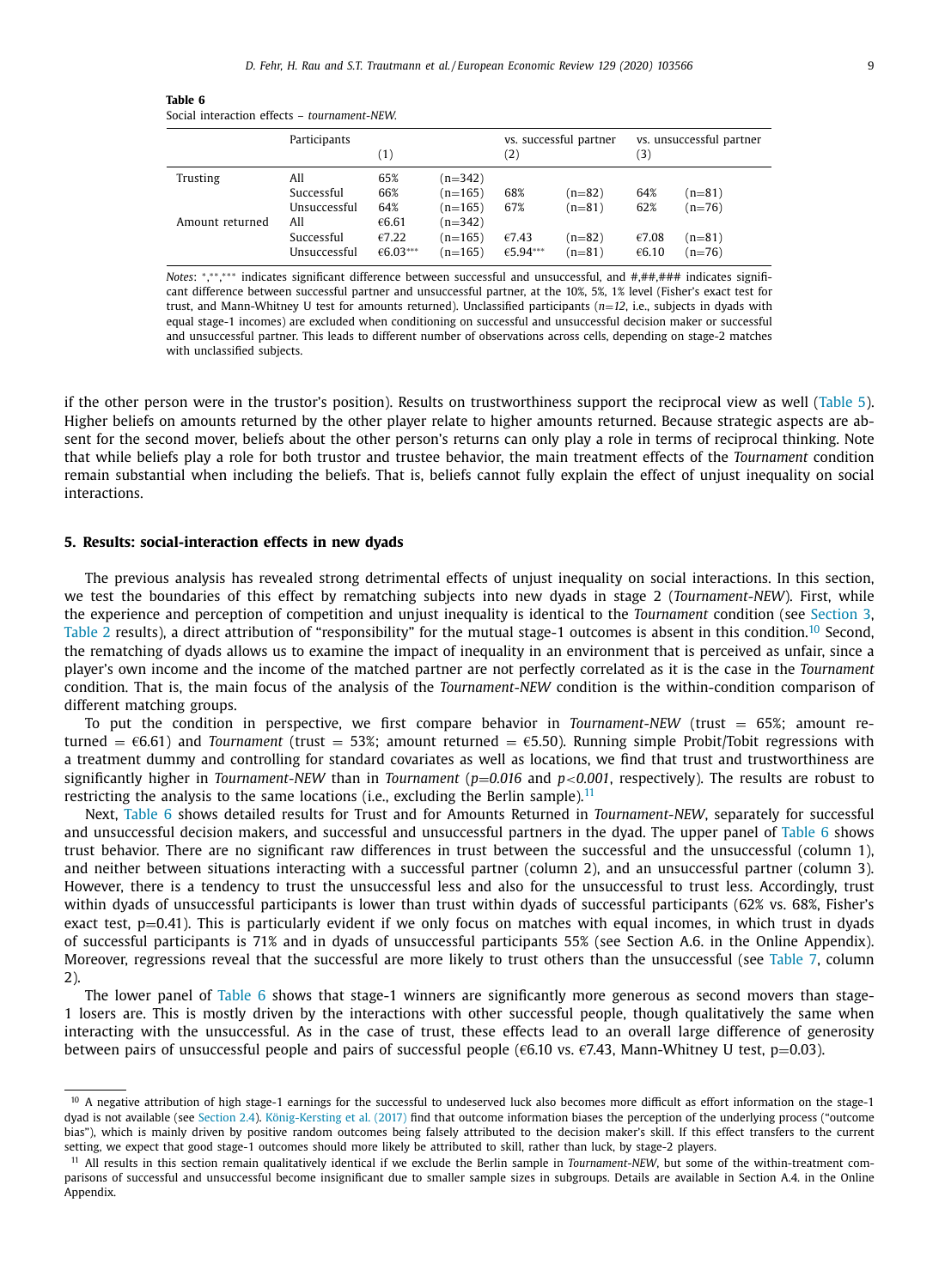<span id="page-9-0"></span>

| Table 7                                                      |  |  |  |  |
|--------------------------------------------------------------|--|--|--|--|
| Determinants of trust and amounts returned – tournament-NEW. |  |  |  |  |

|                          | Trust  | Trust      | Amounts returned | Amounts returned |
|--------------------------|--------|------------|------------------|------------------|
| Successful               | 0.03   | $0.11*$    | $146***$         | $122***$         |
|                          | (0.05) | (0.06)     | (48.62)          | (38.58)          |
| Successful Partner       | 0.05   | $-0.02$    | 15.29            | -36              |
|                          | (0.05) | (0.06)     | (49.42)          | (37.33)          |
| Belief in trust by other |        | $0.598***$ |                  | $95*$            |
|                          |        | (0.05)     |                  | (50.37)          |
| Belief in amount         |        | $0.045***$ |                  | 84***            |
| returned by other        |        | (0.01)     |                  | (10.80)          |
| N                        | 320    | 320        | 320              | 320              |

*Notes*: Marginal effects from Probit regressions for Trust and Tobit regressions for Amounts Returned with robust standard errors reported in parentheses. Amounts Returned are coded in cents. All regressions control for gender, session size, inequality, and location. Belief in amount returned by other scaled to 100 cents (so does the corresponding standard errors).

That dyads of stage-1 losers perform very poorly in terms of trust and trustworthiness suggests that the detrimental effect of inequality on trust and trustworthiness is not driven by inequality within dyads per se. Moreover, because of the low trust and trustworthiness in the interaction between the unsuccessful, stage-2 inequality is larger, and stage-2 welfare is lower in this group compared to interactions between the successfully. The expected earnings in the trust game are €0.36 lower in the unsuccessful dyads compared to the successful dyad (€6.72 vs. €7.08), a 5% loss. This corresponds to a 4 percentage point lower efficiency (7.08∗2/18-6.72∗2/18) in the unsuccessful group. As in the case of trust, a regression analysis shows that the successful return significantly higher amounts in the trust game (Table 7, columns 3 and 4).

Result 3: The detrimental effects of unjust inequality on social interactions are dampened in newly assembled dyads. Negative *effects derive mainly from interactions among the unsuccessful.*

A closer look at participants' beliefs offers an explanation for the differences in trust game behavior between *Tournament* and *Tournament-NEW*. Table 7 shows that the effect of beliefs on trust and amounts returned emerge in *Tournament-NEW* just as in *Tournament*. However, while in *Tournament* there were substantial negative effects of the stage-1 interaction on beliefs, especially for the successful, there are no such negative effects in *Tournament-NEW* (see Online Appendix, Table A3). Moreover, in *Tournament-NEW* the successful stage-1 players tend to hold more positive views than the unsuccessful ones, especially when paired with another successful person.

We also observe that social aspects must be relevant for the observed effects. That is, the negative effects for the unsuccessful stage-1 dyads cannot simply derive from higher risk aversion caused by their lower income. We observe negative effects for the unsuccessful in both trust (potentially affected by risk attitude) and the non-strategic behavior as second mover. Moreover, in the comparison between *Piece Rate* and *Tournament*, in which unsuccessful players were always matched with the successful, we observe no differences in trust. Moreover, recent literature suggests that, if relative position is salient, inequality may lead the poor to take higher levels of risk [\(Payne](#page-11-0) et al., 2017; Fehr and [Reichlin,](#page-11-0) 2020). We therefore interpret our results in terms of reduced levels of social capital within groups of unsuccessful subjects, rather than in terms of risk attitudes.

# **6. Discussion**

We present an experiment aimed at studying the effects of unjust economic inequality and the potential role of the economically successful in harming the social fabric, in a controlled lab setting. While there is no trivial mapping of laboratory results to behavior in society at large, the findings we report in this study are consistent with a host of evidence from less controlled settings as we will discuss below. Importantly, our study provides insights into the underlying mechanisms, in particular by analyzing the behavior of the successful and unsuccessful as well as the impact of beliefs about others' behavior.

Our finding that unjust inequality has substantial effects on trust and trustworthiness supports the view that such an environment might be detrimental to social interactions, well-being, and more generally to social capital (Kawachi et al., 1997; [Verhaeghe,](#page-11-0) 2014; Buser and [Dreber,](#page-11-0) 2016). While this is consistent with results from [observational](#page-11-0) studies suggesting that lower trust is associated with poverty within countries and higher inequality across countries (Alesina and La Ferrara, 2002; [Haushofer,](#page-10-0) 2013; Falk et al., [2018\)](#page-11-0), our controlled setting offers insights into why this might be the case. The increased pessimism about others' willingness to cooperate and the lower willingness to take the social risk of trusting a stranger is indicative for a decline in social capital. Indeed, we find that beliefs are correlated with behavior and that they are significantly more pessimistic when experiencing unjust inequality. As a consequence, a vicious cycle of decreasing trust and cooperation may result, leading to a substantial loss of social capital.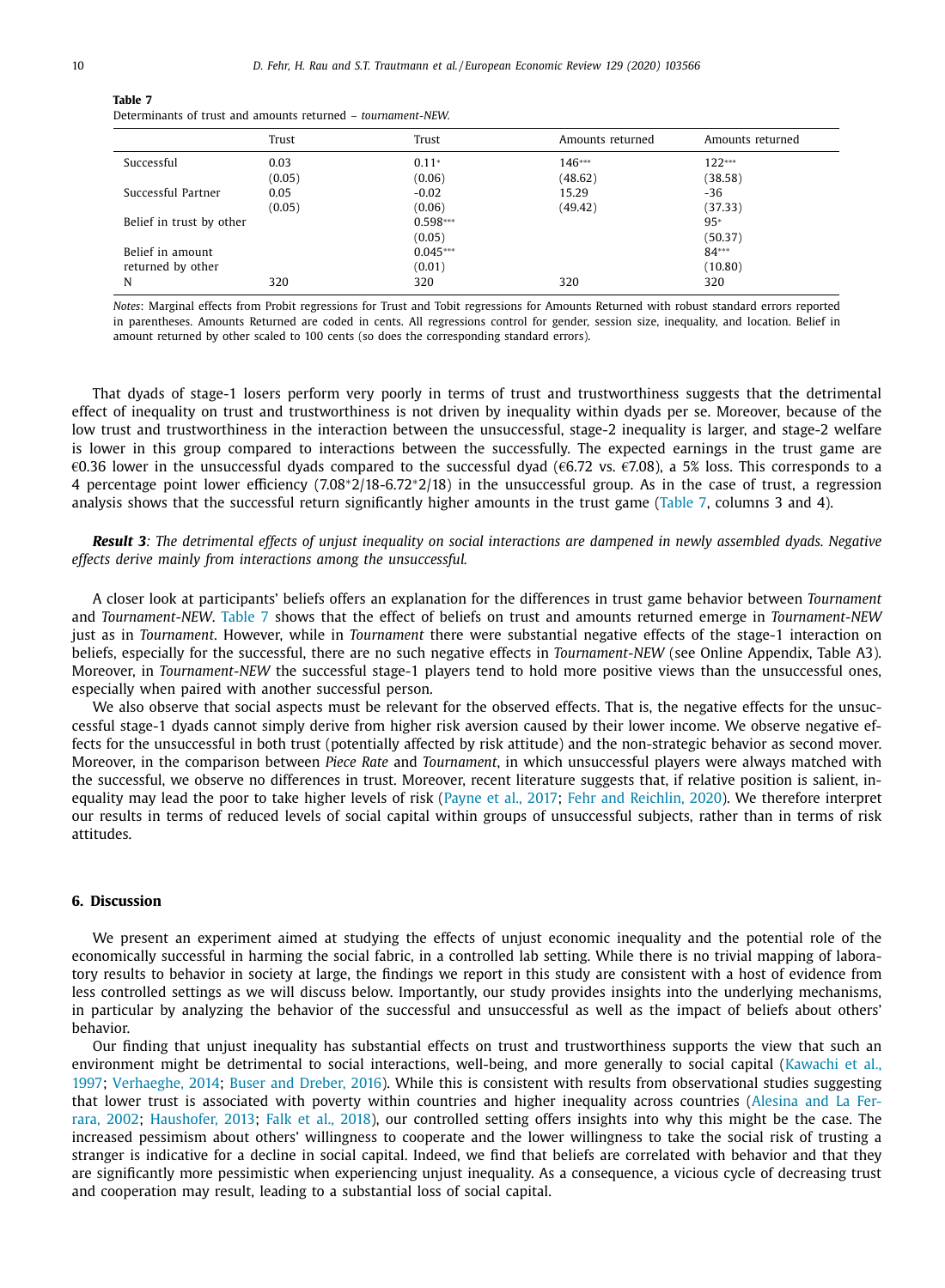<span id="page-10-0"></span>A large literature in psychology has argued that rich, high-status individuals are less generous in *absolute* terms than poor, low-status individuals (e.g. [Piff et](#page-11-0) al., 2010, [2012;](#page-11-0) [Guinote](#page-11-0) et al., 2015; [Nishi](#page-11-0) et al. 2015).<sup>12</sup> In particular, this literature makes the causal claim that increasing wealth or status induces less social behavior. In correlational field data, the existence of a negative correlation between status and prosocial behavior has been questioned [\(Trautmann](#page-11-0) et al., 2013; Gsottbauer et al., 2020), and various studies have recently shown that wealthy individuals are often more prosocial and more generous in absolute terms (e.g. Andreoni et al., 2017; [Korndörfer](#page-11-0) et al., 2015; [Smeets](#page-11-0) et al., 2015). Our results confirm this field data in a controlled environment: behavior of the successful is indeed not responsible for the negative consequences of unjust inequality on social interactions. Thus, we find no evidence for the hypothesis that the behavior of the successful is mainly responsible for the erosion of the social fabric.

However, we also find that most people frame fairness narrowly (see Exley and [Kessler,](#page-11-0) 2019 for related evidence). As a consequence, despite being more generous in absolute terms, the successful appear more selfish from a broadly framed fairness perspective including all possible benefits. If the broad frame is normatively more compelling, the successful are likely to fall short of the potential normative expectations we may hold with respect to their behavior. This is not the case for the poor, simply because expectations are lower. Such an expectation-behavior gap for the rich may explain the appeal of picturing elites as immoral and selfish in popular discourses, which were eager to pick up the results supporting the view of the selfish elite.

The decline in trustworthiness that we observe is mostly driven by the less well-off. This is consistent with field data on deprived neighborhoods in the UK. Compared to wealthy neighborhoods, social capital is lower in deprived neighborhoods, measured by interactions among people in the same neighborhood and thus social class [\(Nettle](#page-11-0) et al., 2011). [Jachimowicz](#page-11-0) et al. (2018) similarly report negative effects on the social fabric among low income households. Our results suggest that these field data may not simply derive from selection of people in or out of certain neighborhoods, but are caused by the local environment itself. That is, betraying the other player's trust is the only way for unsuccessful players to get out of the low-income environment. This is consistent with a prominent finding in social psychology that members of [low-status](#page-11-0) status groups aim to move out of these groups if their group status cannot easily be increased (Tajfel and Turner, 1979).

We also show the boundaries of the detrimental effects of unfair inequality. Negative effects on trust and trustworthiness are muted if the interaction partner has not directly contributed to the existing income inequality within a dyad. This happens despite the fact that subjects perceive the inequality-generating process as equally unfair in the two *Tournament* conditions. This local effect hints at the volatility of the subtle psychological effects caused by inequality or fairness cues. Moreover, our main treatment (*Tournament*) resulted in a strong divergence of inequality and polarization of fairness perceptions. We have argued that this key feature of our setup is relevant in many contexts outside the lab such as in educational systems, labor markets or one's social environment (e.g., [Chetty](#page-11-0) et al., 2011, [2016;](#page-11-0) Hanushek and [Woessmann,](#page-11-0) 2006; [Lemieux](#page-11-0) et al., 2009). The more modest inequality emerging in the ideal-prototype condition *Piece Rate* is perceived as fair and allows players to maintain a high level of trust and trustworthiness. The perceived justice of the institution producing unequal outcomes thus seems to constitute an essential aspect, lending support to the conjecture that it is not inequality per se that bothers people in life, but economic unfairness [\(Starmans](#page-11-0) et al., 2017). Indeed, dyads of unsuccessful participants in *Tournament-NEW* score low on trust and trustworthiness despite having equal outcomes; their experience of disadvantages caused by unfair economic allocations seems to affect behavior, rather than the experience of inequality per se.

### **Supplementary materials**

Supplementary material associated with this article can be found, in the online version, at [doi:10.1016/j.euroecorev.2020.](https://doi.org/10.1016/j.euroecorev.2020.103566) 103566.

#### **References**

[Alesina,](http://refhub.elsevier.com/S0014-2921(20)30196-3/sbref0001) A., [Giuliano,](http://refhub.elsevier.com/S0014-2921(20)30196-3/sbref0001) P., 2011. Preferences for [redistribution.](http://refhub.elsevier.com/S0014-2921(20)30196-3/sbref0001) In: Benhabib, J., Bisin, A., Jackson, M. (Eds.), Handbook of Social Economics. Elsevier, North Holland, pp. 93–131.

- [Alesina,](http://refhub.elsevier.com/S0014-2921(20)30196-3/sbref0002) A., La [Ferrara,](http://refhub.elsevier.com/S0014-2921(20)30196-3/sbref0002) E., 2002. Who trusts others? J. Public Econ. 85, [207–234.](http://refhub.elsevier.com/S0014-2921(20)30196-3/sbref0002)
- [Alesina,](http://refhub.elsevier.com/S0014-2921(20)30196-3/sbref0003) A., La [Ferrara,](http://refhub.elsevier.com/S0014-2921(20)30196-3/sbref0003) E., 2005. Preferences for redistribution in the land of [opportunities.](http://refhub.elsevier.com/S0014-2921(20)30196-3/sbref0003) J. Public Econ. 89 (1), 897–931.
- [Alesina,](http://refhub.elsevier.com/S0014-2921(20)30196-3/sbref0004) A., [Perotti,](http://refhub.elsevier.com/S0014-2921(20)30196-3/sbref0004) R., 1996. Income [distribution,](http://refhub.elsevier.com/S0014-2921(20)30196-3/sbref0004) political instability, and investment. Eur. Econ. Rev. 40, 1203–1228.
- [Alesina,](http://refhub.elsevier.com/S0014-2921(20)30196-3/sbref0005) A., [Stantcheva,](http://refhub.elsevier.com/S0014-2921(20)30196-3/sbref0005) S., [Teso,](http://refhub.elsevier.com/S0014-2921(20)30196-3/sbref0005) E., 2018. [Intergenerational](http://refhub.elsevier.com/S0014-2921(20)30196-3/sbref0005) mobility and preferences for redis-tribution. Am. Econ. Rev. 108 (2), 521–554.
- Alvaredo, F., Chanel, L., Piketty, T., Saez, E., Zucman, G., eds., 2017. World Inequality Report 2018, Paris.

Andreoni, J., Nikiforakis, N., Stoop, J., 2017. Are the rich more selfish than the poor, or do they just have more money? A natural field experiment. NBER Working paper No. 23229.

- [Autor,](http://refhub.elsevier.com/S0014-2921(20)30196-3/sbref0008) D., [Katz,](http://refhub.elsevier.com/S0014-2921(20)30196-3/sbref0008) L., [Kearney,](http://refhub.elsevier.com/S0014-2921(20)30196-3/sbref0008) M., 2008. Trends in U.S. wage inequality: revising the [revisionists.](http://refhub.elsevier.com/S0014-2921(20)30196-3/sbref0008) Rev. Econ. Stat. 90, 300–323.
- [Bartling,](http://refhub.elsevier.com/S0014-2921(20)30196-3/sbref0010) B., [Cappelen,](http://refhub.elsevier.com/S0014-2921(20)30196-3/sbref0010) A., [Ekström,](http://refhub.elsevier.com/S0014-2921(20)30196-3/sbref0010) M., [Sørensen,](http://refhub.elsevier.com/S0014-2921(20)30196-3/sbref0010) E., 2018. Tungodden. Fairness in [Winner-Take-All](http://refhub.elsevier.com/S0014-2921(20)30196-3/sbref0010) Markets. Working paper. NHH, Bergen.
- [Bartling,](http://refhub.elsevier.com/S0014-2921(20)30196-3/sbref0009) B., [Grieder,](http://refhub.elsevier.com/S0014-2921(20)30196-3/sbref0009) M., [Zehnder,](http://refhub.elsevier.com/S0014-2921(20)30196-3/sbref0009) C., 2017. Competitive pricing reduces wasteful [counterproductive](http://refhub.elsevier.com/S0014-2921(20)30196-3/sbref0009) behavior. J. Public Econ. 156, 34–47.
- [Bellemare,](http://refhub.elsevier.com/S0014-2921(20)30196-3/sbref0011) C., [Kröger,](http://refhub.elsevier.com/S0014-2921(20)30196-3/sbref0011) S., 2007. On [representative](http://refhub.elsevier.com/S0014-2921(20)30196-3/sbref0011) social capital. Eur. Econ. Rev. 51, 183–202.

[Bénabou,](http://refhub.elsevier.com/S0014-2921(20)30196-3/sbref0012) R., 1996. Inequality and growth. In: Bernanke, B., Rotemberg, J. (Eds.). NBER [Macroeconomics](http://refhub.elsevier.com/S0014-2921(20)30196-3/sbref0012) Annual, 1996. MIT Press, Cambridge, MA.

<sup>&</sup>lt;sup>12</sup> There are also some economic papers showing that "wealthy" lab subjects give and cooperate less than "poorer" subjects (e.g., Erkal et al [2011;](#page-11-0) [Martinsson](#page-11-0) et al. 2015). In Table A7 in the Online Appendix, we summarize a larger set of laboratory studies that relate to the question of the impact of inequality and status on cooperation and trust. In contrast to our study, the majority of these studies generates inequality by randomly assigning unequal endowments or by priming. Consequently, we see a mixed picture about the impact of inequality and social status groups on social interactions suggesting that differences in the implementation of inequality are important for the relevant channel driving social capital effects.